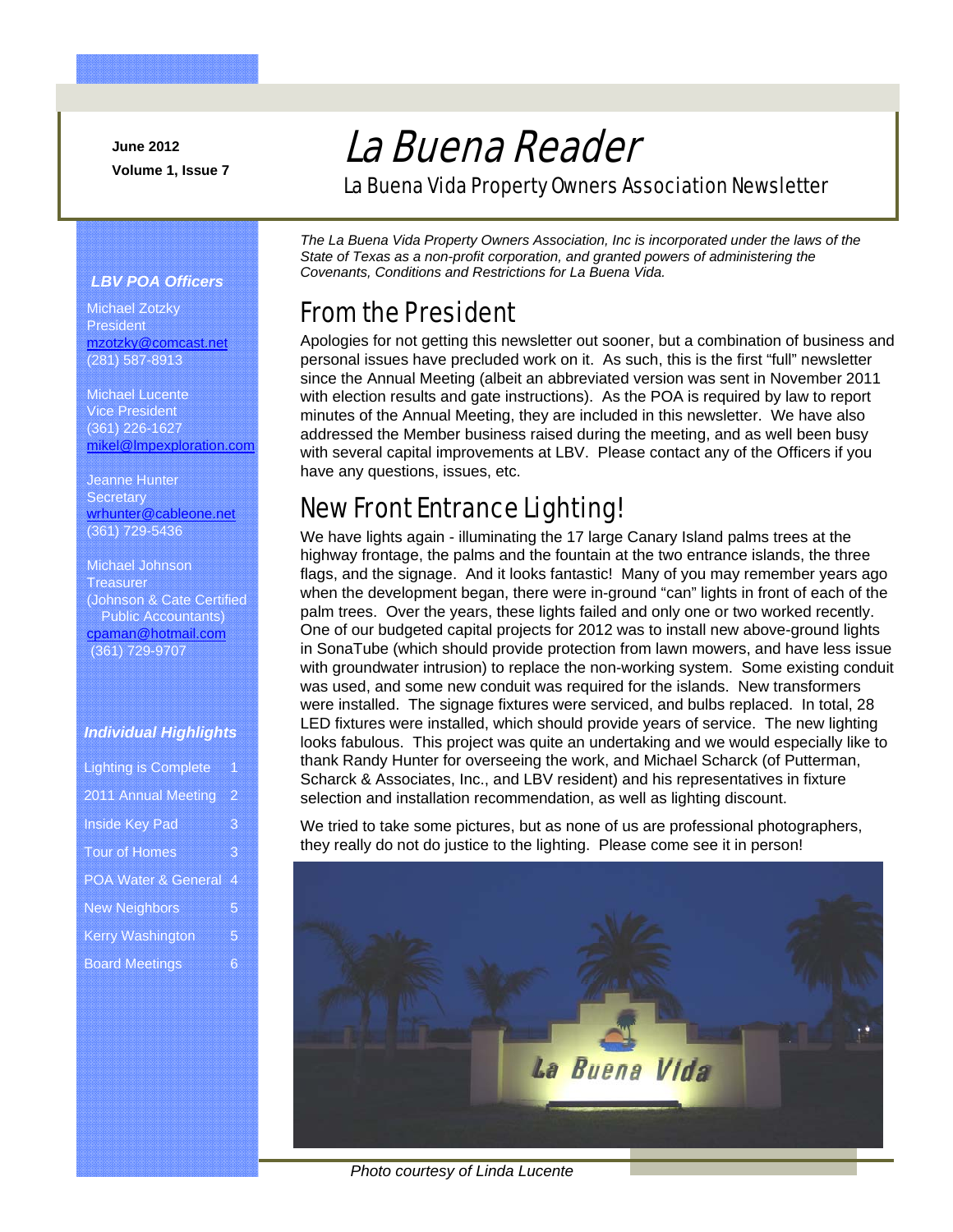### *Architectural Committee*

*Chair Michael Zotzky (281) 587-8913 mzotzky@comcast.net*

*Members David Becker (361) 884-3613 dkbecker1137@sbcglobal.net*

*Byron Fields (361) 883-4721 Byron.Fields@att.net*

*Randy Hunter (361) 729-5436 wrhunter@cableone.net*



*Photo courtesy of Jeanne Hunter* 

### Minutes of the Annual Meeting – November 5, 2011

The Annual Meeting of the Members of LBV Property Owners' Association, Inc. (the "Association") was held at the home of Linda and Michael Lucente, 14 La Buena Vida Drive at 2:00 p.m. on November 5, 2011. A quorum was present in person or by proxy, including the following Members who were present in person:

Directors: Michael Zotzky, Michael Lucente and Jeanne Hunter Owners: Randy Hunter, Laurie Zotzky, Linda Lucente, Caroline and Larry Walker, Larry and Marlene Muenster, Michael and Fronia Scharck, Patricia and Hank Nuss, Bob and Gayly Opem, Steve and Vonnie Fagerland.

In addition, Michael Johnson and Teresa Creekmore of Johnson & Cate attended. County Commissioner Jack Chaney and Constable "Doc" Thomas were invited guests and attended.

Michael Zotzky, President, served as chairman and welcomed everyone to the meeting. Jack Chaney spoke for a few minutes and provided information on activity in Aransas County, including growth to the area.

The minutes of the 2010 Annual Meeting were approved as submitted.

Michael Johnson presented the Treasurer's Report as of October 31, 2011:

| Cash in Bank                                      | \$67,649.42 |
|---------------------------------------------------|-------------|
| <b>Accounts Receivable</b>                        | \$7,121.09  |
| Prepaid Insurance                                 | 701.46      |
| <b>Total Assets</b>                               | \$75,471.97 |
| Total Liabilities & Deferred Income               | \$12,442.01 |
| <b>Association Equity</b>                         | \$63,029.96 |
| <b>Total Liabilities &amp; Association Equity</b> | \$75,471.97 |

Michael Johnson presented the 2012 budget as approved by the Board. The budget reflects an increase in annual fees to \$1,300 per lot.

Michael Zotzky presented the Architectural Committee report. No construction plans are pending at this time.

With a total of 25 of the eligible 47 property owners voting via proxy or in person the following individuals were elected as Directors of the Association: Michael Zotzky, Michael Lucente and Jeanne Hunter.

The following topics were discussed under new business:

- 1. Questions concerning the potential need to dredge the canal entrance were asked. The Board agreed to look into dredging costs, and recommend changes to the reserve requirements if necessary.
- 2. Front Gate The front gate general operating procedures, gate access code and the hours the gate are closed were discussed. The Board agreed to continue to publish information regarding the gate, and to proceed with installing another key pad inside the area for bikers and walkers to open the gate to exit. The current gate code will be changed on December 1, 2011 and the code will be released to all owners via email or US mail.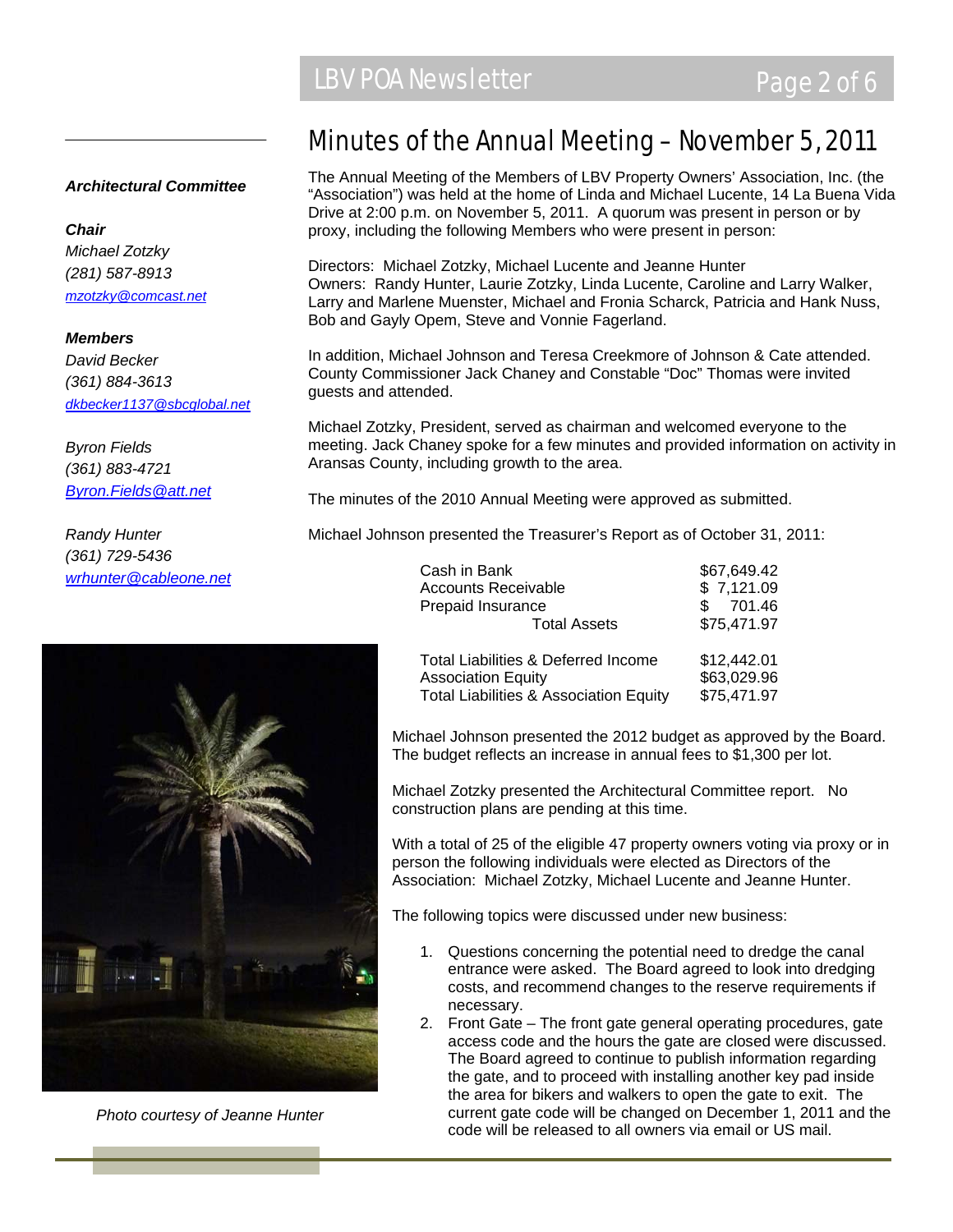## Annual Meeting (continued)

- 3. Watering costs were reviewed, and there was a discussion whether an on-site water well would be feasible. The Board will evaluate.
- 4. Front Entrance Lighting The board is in the final review stages of accepting a bid to upgrade the front entry lighting with new LED fixtures. Michael Scharck is working with us to obtain the fixtures, and the Board is reviewing installation bids. Lighting should be installed in early 2012.
- 5. Island plantings A discussion about the appearance of the lake islands, and the possibility of replacing the palm trees that were placed on the islands by the developers was held. The Board will research what can be done with the islands, but since they are designated Wet Lands, the options may be limited.

It was noted that the overall appearance of the neighborhood was great, and that both the common areas and individual lots were being well maintained. Special thanks were given to Frank Cameron and Randy Hunter for their efforts to maintain the sprinkler system and adjust settings as required during the drought times.

With no other items to be discussed, the meeting adjourned at 4:25 PM.

## "Inside" Key Pad Installed

There have been several requests by residents – including at the Annual Meeting – to install a key pad inside the LBV gate so that walkers and bike riders have a way to exit the premises without having to carry a gate controller. Some gated neighborhoods achieve this with a simple button on a post that opens the gate. As we wanted to retain security – and not be compromised by someone just climbing over the fence and hitting the button – we chose to install a second keypad. Although this will required the exiting walker or biker to know the security code, it also provides for the desired level of security. The new keypad is located on a separate post on the west side of the road, inside the gate.

*(Inside key pad is on the black post about two feet off of the edge of the curb, to the left of the tall palm in the picture. Photo courtesy of Jeanne Hunter )* 



## Rockport Center for the Arts – Tour of Homes

The 2012 Tour of Homes to benefit the Rockport Center for the Arts was held on April 14-15. The annual tour features the best in Texas coastal living, providing a self-guided tour thru private homes in Rockport. Allen and Donna Samuel's La Buena Vida home was featured in the tour, and reportedly over 750 people attended on Saturday, and another 500 on Sunday. Several LBV residents also attended the tour and said the houses were all great.

For those that missed the tour, here is a link to an article in the Corpus Christi Caller Times that features the Samuels house: http://www.caller.com/news/2012/apr/08/thesweet-life-12000-square-foot-home-has-water/ *(Editor: I did not want to risk copyright infringement by posting any of the article pictures in this newsletter, but recommend accessing the article fairly soon as it might not be available indefinitely)*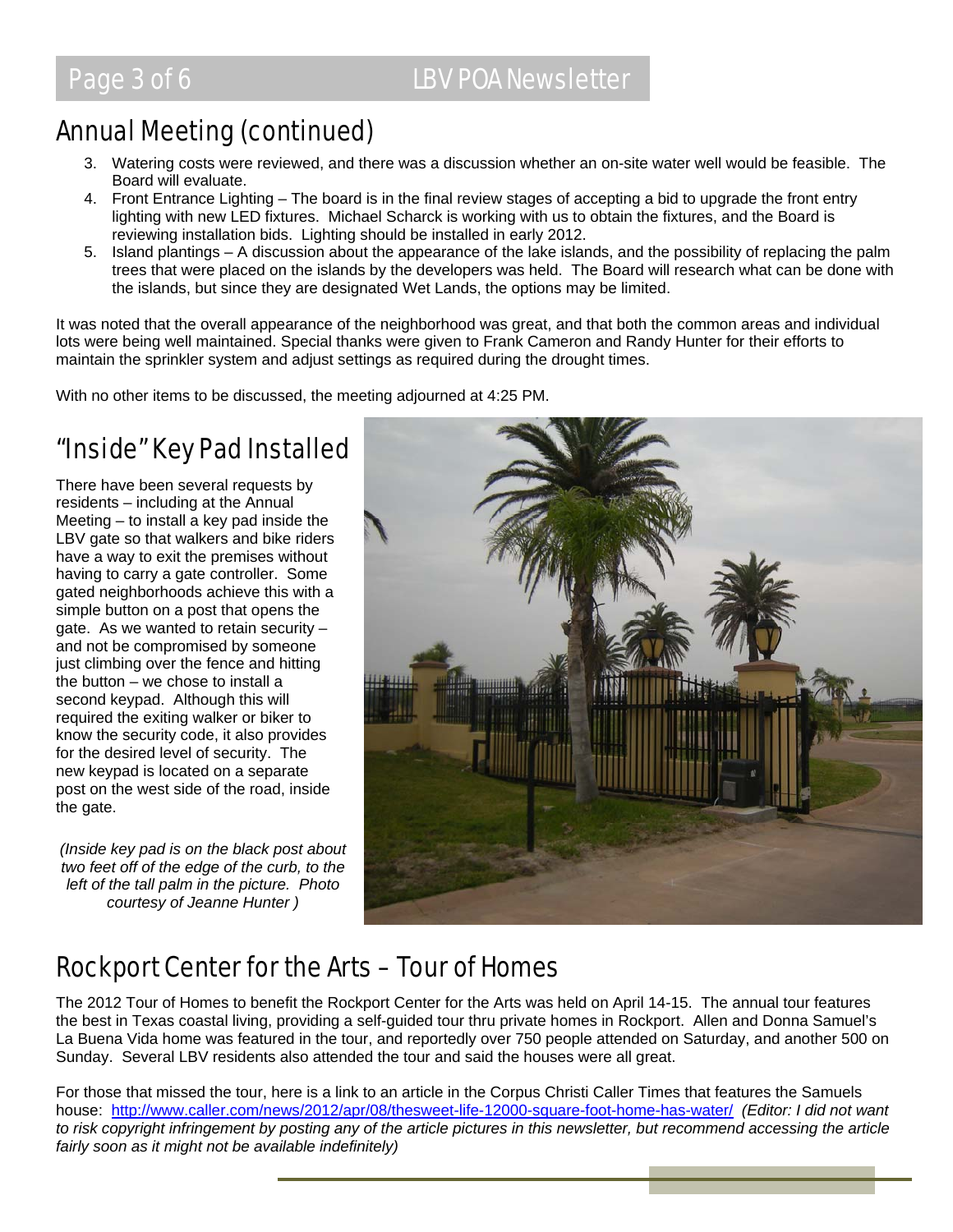### Other POA Business – Water & General Maintenance

At the Annual Meeting, Larry Walker requested the Board investigate the feasibility of drilling a water well on-premise, to be used for lawn watering. Michael Zotzky talked with David Becker - one of the developers - who indicated there were two fresh water wells drilled in City by the Sea. Both were too salty to use for watering grass or landscaping. David said they considered this when doing early development plans for LBV, but given the drilling success in the area, decided not to bother. Although a well would be "fairly cheap", the likelihood it would be fresh enough was very low. Also, his recollection is that the water sands could provide enough water to run a hose, but would pump off (dry) if you tried to get any more volume than that. Considering David's input regarding the water well, it does not appear worth pursuing further.

We are currently in the process of installing master valves on all of the sprinkler controllers in the subdivision. These valves shut off the system if a leak is detected. Due to the drought conditions last year – and ground shrinkage and cracking – we had several leaks in sprinkler system trunk lines. Although they were found fairly quickly, the water loss was still fairly expensive. The new valves will alleviate that expense in the event of a trunk line leak. Installation is complete on the front systems, and only the back three systems remain to be completed by Cochran Irrigation.

Our work on the sprinkler system has revealed that the water spigot at the marina is actually tapped into a sprinkler trunk line, downstream of the anti-siphon valve. While it is unlikely that any ground water could flow back into this section of the pipe, we have advised marina slip owners not to drink this water. We will install a non-potable water sign soon, and eventually provide potable water service to the marina. Until then, please **do not drink the water from the marina spigot**. It should be sufficient for boat washing and other uses in the meantime.

Finally, the Board hired a general maintenance crew in March, and to-date has completed front wall cleaning, refinished the wood at mailbox building, ant and gopher treatment, front entry flower bed plant replacement, gate repair and paint, and final installation of the remaining light fixtures. An insurance binder is on file for this crew – in accordance with our POA liability insurance requirements.



*(Aerial photo of La Buena Vida taken Dec 31, 2011, courtesy of Hunter Properties, Inc.)*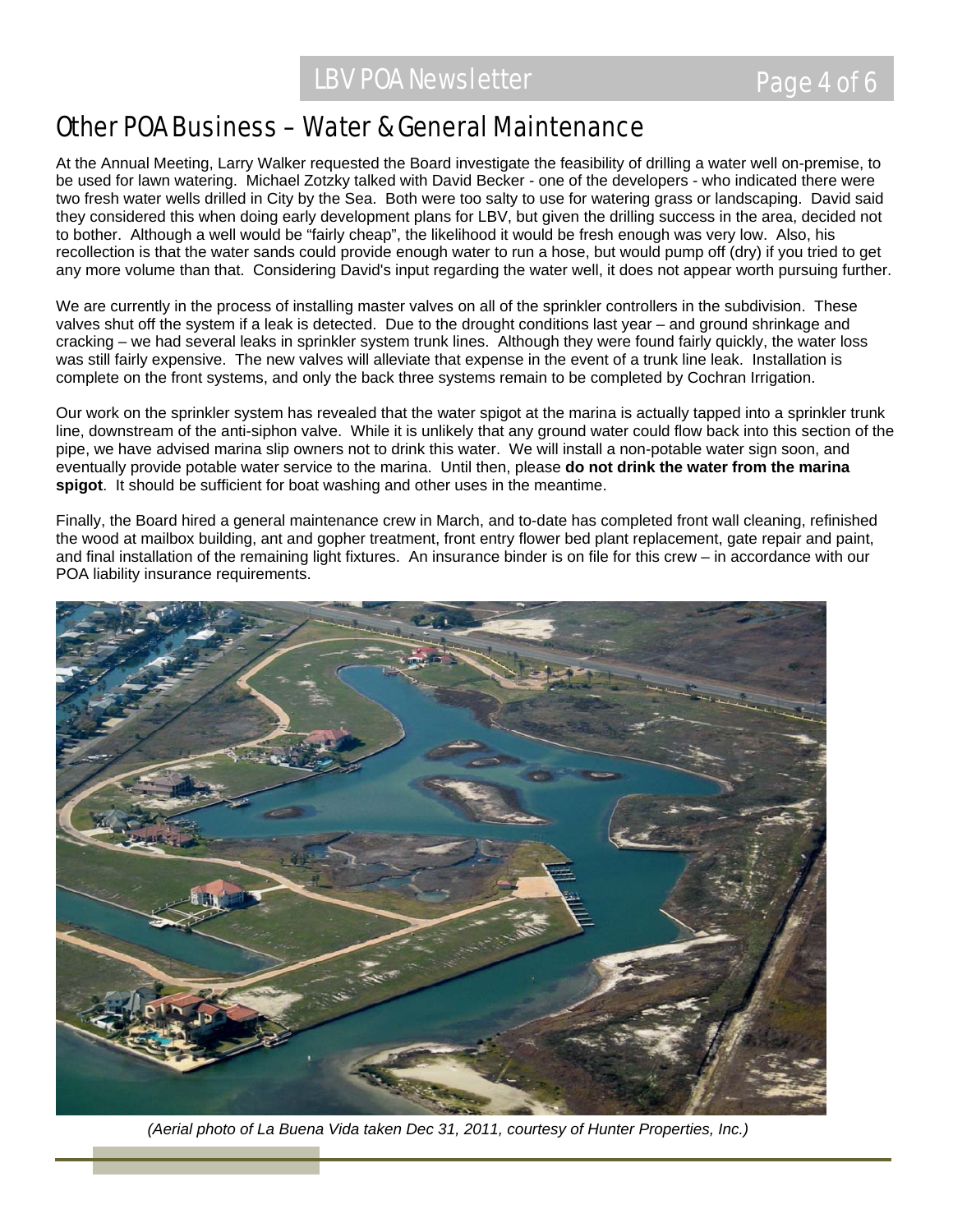### Page 5 of 6 LBV POA Newsletter

### New Neighbors

Please welcome Gary and Theresa Lamb to our neighborhood. They are the new owners of a house originally built by David Becker in adjacent City by the Sea. David was one of the LBV developers, and as such left a driveway to access his CBTS house via La Buena Vida Drive. The 0.252 ac triangle-shaped lot with driveway is across the street from the Opem residence (Lot 27). The CBTS lot is adjacent to and shares a short section of fence with LBV Lot 25. The "triangle lot" lies within the LBV fence-line, but was legally excluded from the LBV subdivision and restrictions. In the residence sale to the Lambs, that was changed by encumbering the deed for the triangle lot with requirements they seek POA approval on any developments, as well as comply with LBV Restrictions. In return, the new owners were granted an easement to use LBV Drive to come in and out of their CTBS residence. This essentially resolves a long-standing issue with the triangle lot. *Plat showing 0.252 ac "triangle lot"* 



During the first quarter of 2012, the Lambs did an extensive renovation of the residence. The grounds have also been improved, and an amazing amount of landscaping added – especially palm trees. It is a beautiful property now, and reflects well on both CBTS and LBV. Again, please join the Board in welcoming Gary and Theresa to the neighborhood.

## Architectural Committee Report

In the first quarter 2012, the Hunters (Lot 29) submitted plans for wall construction. On the west side of the house, a stucco wall was proposed to shield their pool equipment from view. A subsequent submittal was made for east wall construction plans. The wall was similar design to the west side, but enclosed a garden area outside of the master bathroom. The plan and specifications were reviewed by the Committee, and approved. This work was started recently, and only final stucco remains.

There are currently no plans or other work pending approval by the Architectural Committee. If you are a property owner contemplating building, or have any questions regarding improvements, please feel free to contact Michael Zotzky or any of the other Architectural Committee Members.

## Kerry Washington Passed Away

Kerry Washington - owner of the landscaping company that mowed the LBV common area in recent years – died on April 30, 2012. Just a few weeks earlier, Kerry and his crew worked very hard to prepare the LBV grounds for the Tour of Homes. His passing was quite sudden following a very short illness. Kerry was 54 years old. The Board expresses sympathy and condolences to his family for their loss.

## Board of Director Meetings

The Association Board meets on the second Tuesday of each month. All meetings are open to property owners of La Buena Vida, with the occasional exception of executive sessions. The meetings typically start at 4:30 pm, but specific date and time is subject to change - especially as each of us also deal with business travel. So please contact Jeanne Hunter in advance if you with to attend a Board meeting.